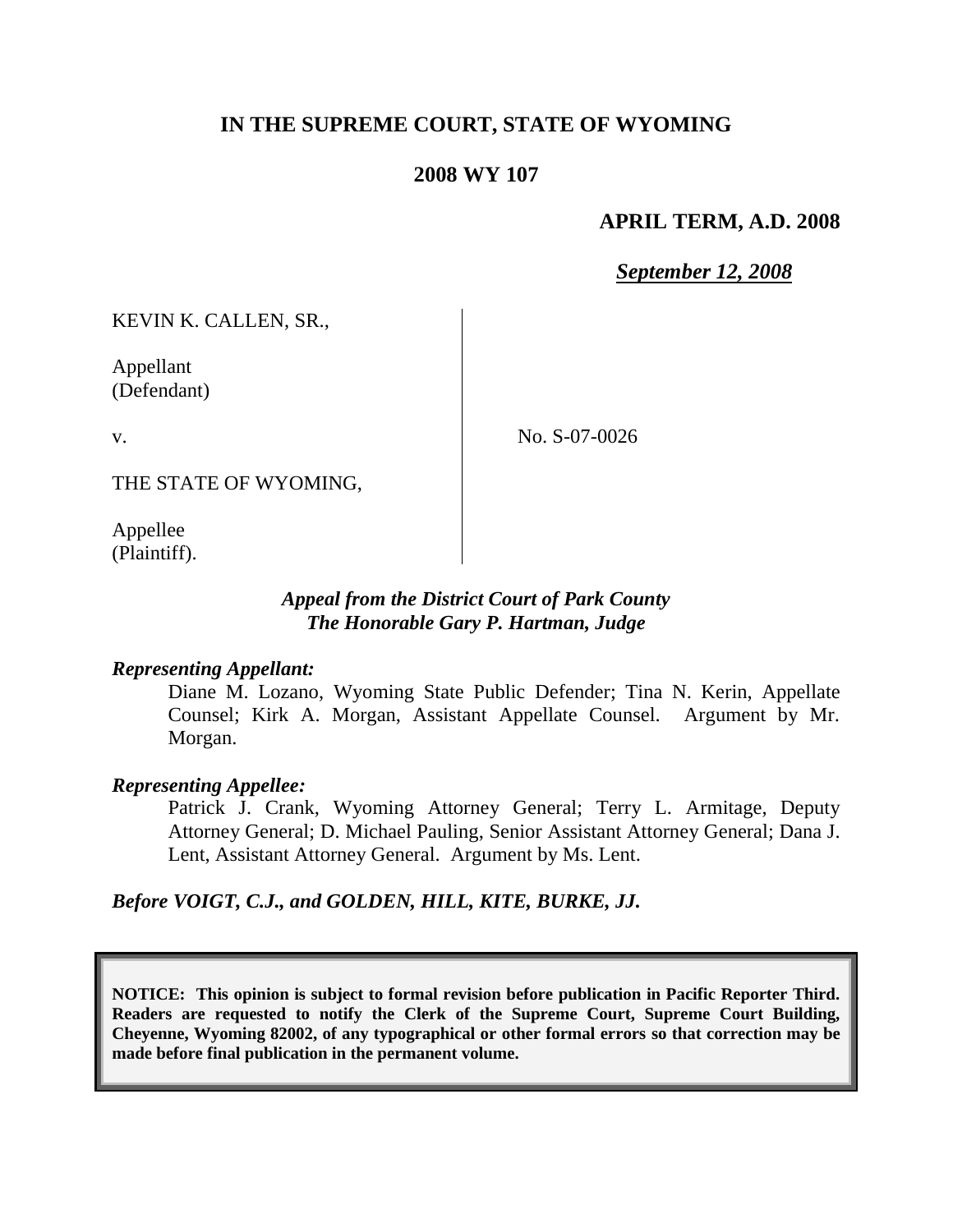**GOLDEN**, Justice.

l

[¶1] Appellant Kevin K. Callen, Sr. appeals his conviction for being an accessory before the fact to the crime of arson. He contends his conviction is tainted by erroneous evidentiary rulings and prosecutorial misconduct. We disagree and affirm.

#### **ISSUES**

[¶2] Callen presents the following issues for our review:

I. Did the trial court err by admitting hearsay evidence, without making a finding on the record, when the evidence was not in furtherance of a conspiracy under W.R.E. 104 and W.R.E. 801(d)(2)(E)?

II. Did the trial court err when it allowed an expert to give detailed testimony that was neither relevant nor probative of an issue in dispute?

III. Did the cumulative effect of two acts of prosecutorial misconduct prejudice Appellant and deny him of a fair trial?

#### **FACTS**

[¶3] On June 18, 2004, members of the Wyoming Division of Criminal Investigation (DCI) and the Powell Police Department executed a search warrant on the Park Motel in Powell, which Callen managed and wherein he resided. During the course of the search, officers found lab equipment and chemicals used to manufacture methamphetamine, as well as a small quantity of methamphetamine. The evidence was confiscated and stored in what the parties referred to as the Powell DCI building.<sup>1</sup> Callen was later charged with manufacturing methamphetamine. On August 20, 2005, Callen's son was arrested for distribution of methamphetamine following a controlled buy at the Park Motel, and the evidence supporting that charge was also stored in the DCI building. A week later, on August 27, 2005, someone set fire to the DCI building, resulting in the destruction of some of the evidence stored inside.

 $1$  The Powell DCI office was housed in the eastern portion of the Fitch Building.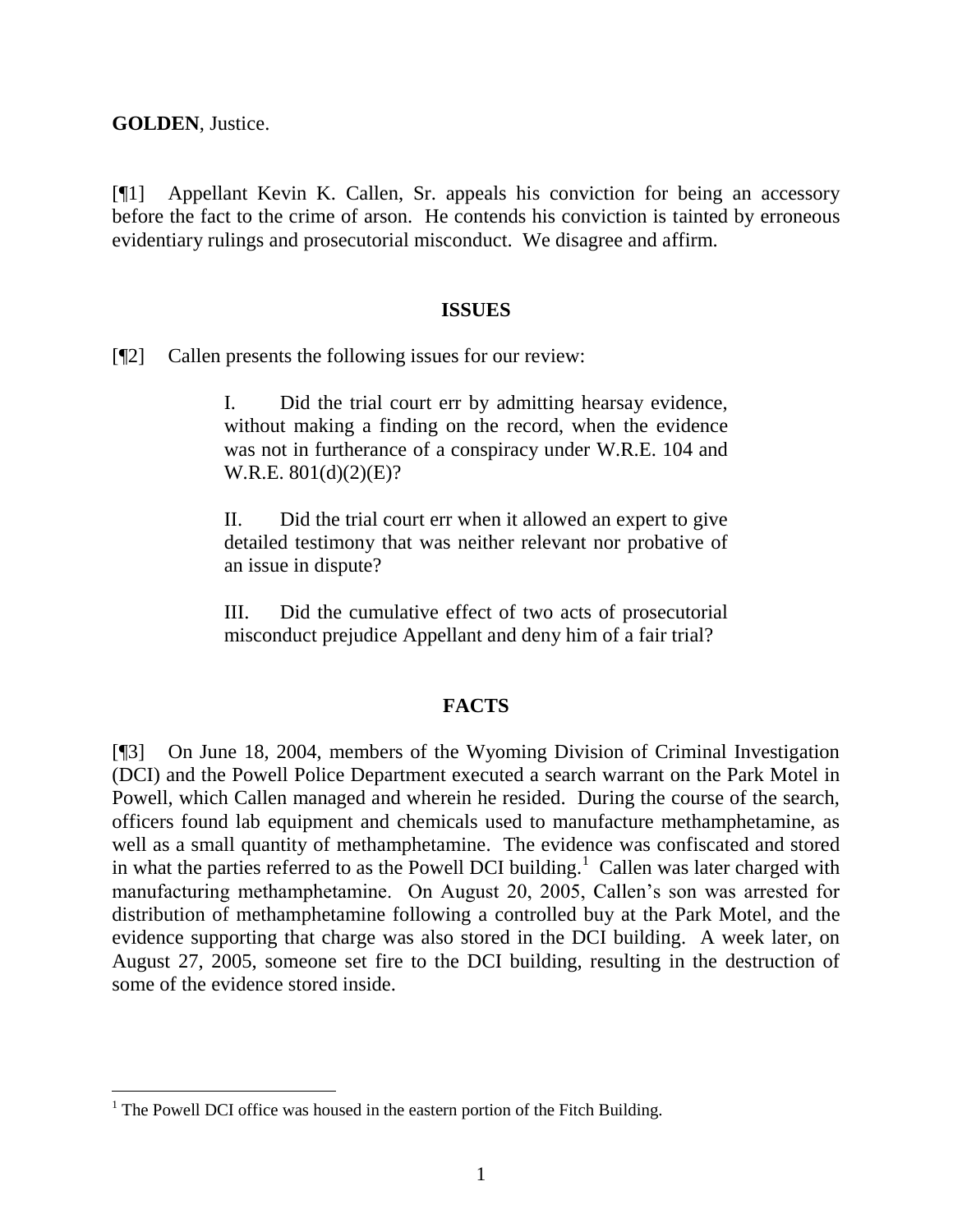[¶4] The ensuing investigation led to the arrest of Levi Sherley and Josh Rosenberger, who later implicated Callen in the arson of the DCI building.<sup>2</sup> The State ultimately charged Callen under Wyo. Stat. Ann. § 6-1-201 (LexisNexis 2007) with being an  $accessory$  before the fact for his involvement in the arson.<sup>3</sup> At trial, the State presented evidence that Callen had orchestrated the arson of the DCI building to destroy the evidence supporting his pending drug charge, as well as evidence supporting the drug charge against his son. Among other things, the evidence showed Callen instructed Sherley and Rosenberger on how to ignite the DCI building, including the accelerant to be used, $4$  identified where the drug evidence was kept in the building, directed the boys where they should concentrate their efforts to effectuate his objective, and provided the time line for setting the fire. The jury found Callen guilty on the charged offense, and he was sentenced to a term of imprisonment of twelve to fifteen years. Additional facts will be set forth in our discussion of the issues presented by Callen.

#### **DISCUSSION**

#### *A. Evidentiary Rulings*

*Standard of Review*

[¶5] Decisions regarding the admissibility of evidence are within the sound discretion of the trial court. *Law v. State*, 2004 WY 111, ¶ 14, 98 P.3d 181, 187 (Wyo. 2004). We afford considerable deference to the trial court's rulings and will uphold them if we find they have a legitimate basis. *Id.* On review, our primary consideration is the reasonableness of the trial court's decision. *Martin v. State*, 2007 WY 76, ¶ 20, 157 P.3d 923, 928 (Wyo. 2007); *Wilde v. State*, 2003 WY 93, ¶ 13, 74 P.3d 699, 707 (Wyo. 2003).

(b) An accessory before the fact:

- (i) May be indicted, informed against, tried and convicted as if he were a principal;
- (ii) May be indicted, informed against, tried and convicted either before or after and whether or not the principal offender is indicted, informed against, tried or convicted; and

(iii) Upon conviction, is subject to the same punishment and penalties as are prescribed by law for the punishment of the principal.

 $2^{2}$  At time of the fire, Sherley and Rosenberger resided at the Park Motel.

 $3$  Wyo. Stat. Ann. § 6-1-201 provides:

<sup>(</sup>a) A person who knowingly aids or abets in the commission of a felony, or who counsels, encourages, hires, commands or procures a felony to be committed, is an accessory before the fact.

<sup>&</sup>lt;sup>4</sup> Callen directed the boys to use diesel fuel to set the fire. When the diesel fuel failed to accomplish the task, the boys siphoned gasoline out of a nearby generator and used it to ignite the building.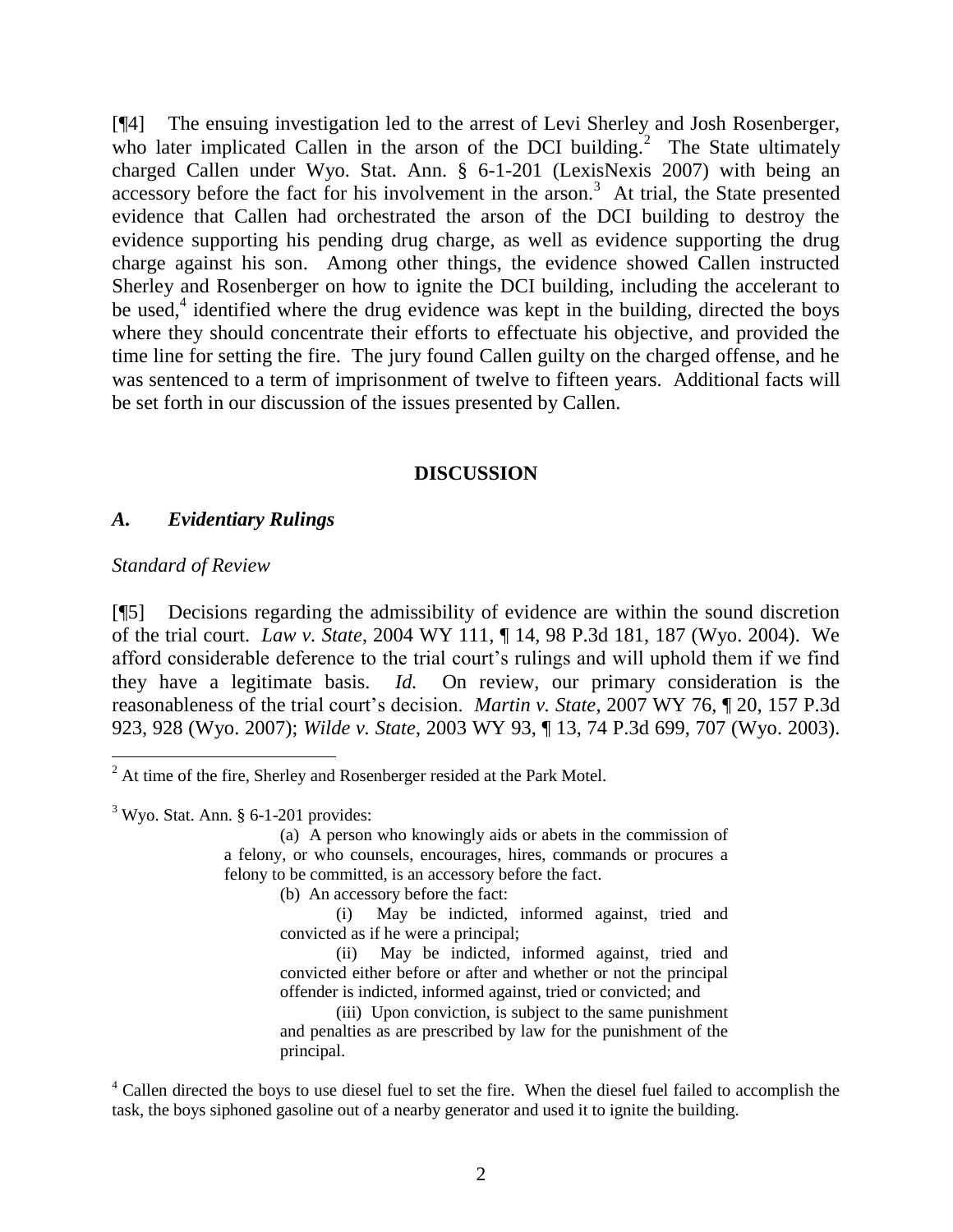If we conclude the trial court erred in admitting evidence, we then must determine if the error was prejudicial, requiring reversal, or whether it was harmless. *Skinner v. State*, 2001 WY 102, ¶ 25, 33 P.3d 758, 766 (Wyo. 2001); *Solis v. State*, 981 P.2d 34, 36 (Wyo. 1999); W.R.A.P. 9.04; W.R.Cr.P. 52. An error is prejudicial if there is a reasonable possibility the verdict might have been more favorable to the appellant if the error had never occurred. *Skinner*, ¶ 25, 33 P.3d at 767. The burden of proving prejudicial error rests with the appellant. *Id*.

## *Hearsay Testimony*

[¶6] Callen argues that the trial court erred by allowing witnesses to testify, over his objection, about out-of-court statements made by Sherley and Rosenberger. Specifically, he takes issue with the following testimony:

> -- Sherley testified that Rosenberger told him on the night of the arson that "Kevin Callen, Sr. said the burning of the DCI building needed to be done tonight, otherwise it was going to be too late."

> -- Zach DeHaan, who was present when Rosenberger spoke with Sherley on the night of the fire, testified that he overheard Rosenberger tell Sherley that "they had to do it tonight" because Callen wanted it done "so that evidence would not go through."

> -- Kayloni Bybee, Sherley's girlfriend at the time, testified she heard Rosenberger tell Sherley a few days before the arson that "[Callen] said it had to be done tonight and that he needed to set the alarm so he could get up"; Rosenberger told Sherley on the night of the arson that "[Callen] said it had to be done tonight, there was [sic] no exceptions"; and Sherley told her that "[Callen] had asked for the DCI building to get burned to get rid of evidence for not only his son, but so that he wouldn't get in trouble."<sup>5</sup>

Callen's challenge to the admission of this testimony appears to be two fold. Grouping the evidence together, he first claims the statements were hearsay and did not meet the requirements for admissibility under W.R.E. 801(d)(2)(E). Second, Callen contends that

<sup>&</sup>lt;sup>5</sup> Callen also identifies testimony elicited by defense counsel during his cross-examination of Bybee. Error, if any, in the admission of this testimony falls under the umbrella of invited error and, consequently, requires no further consideration. *Martin*, ¶ 34, 157 P.3d at 930-31 (the doctrine of invited error prohibits a party from raising an error on appeal that was induced by the party's own actions).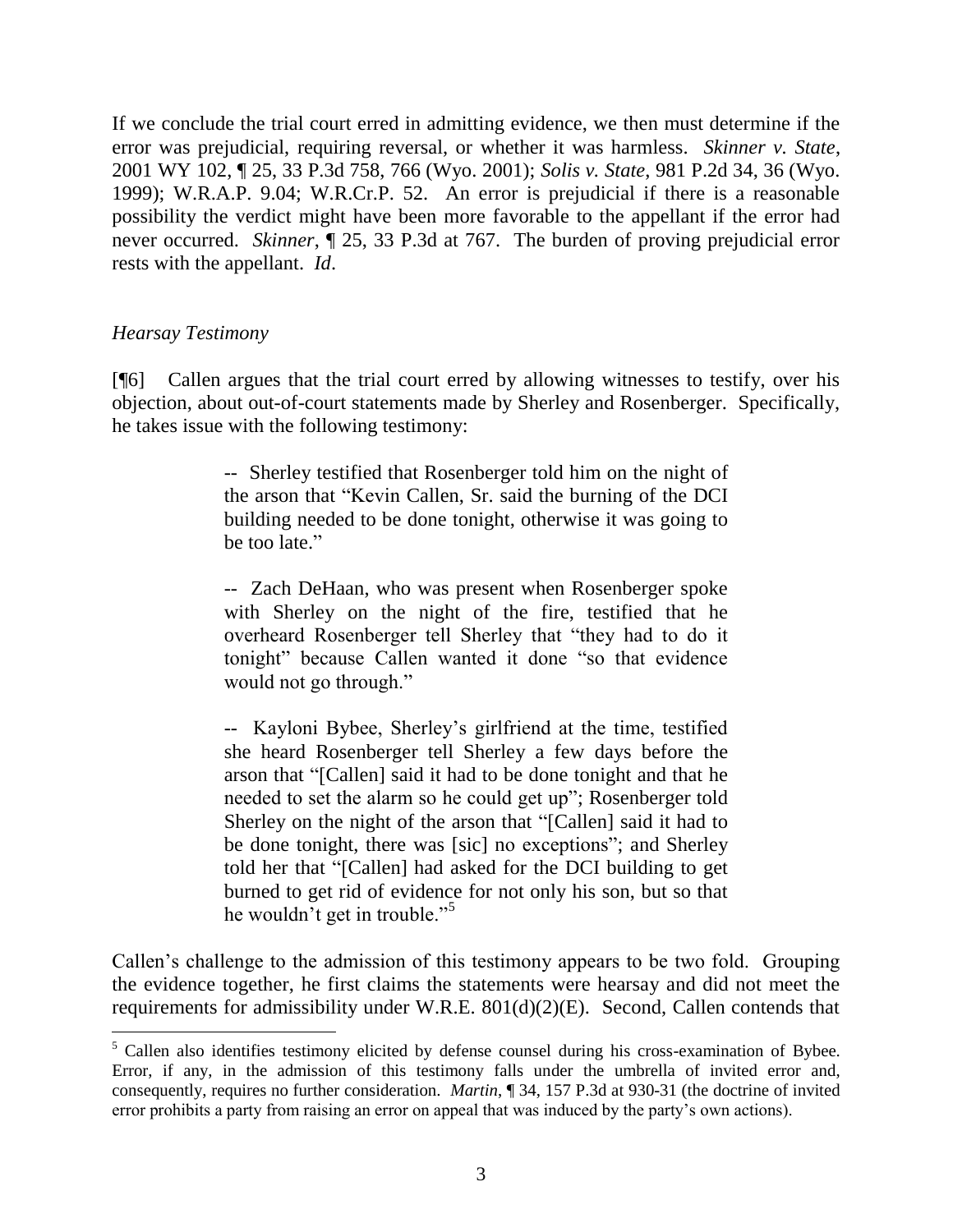the trial court erred in admitting the testimony without making an express on-the-record finding that the requirements of W.R.E.  $801(d)(2)(E)$  were satisfied.

[ $[$ ] Under W.R.E. 801(d)(2)(E), a statement is not hearsay if "the statement is offered against a party and is . . . a statement by a co-conspirator of a party during the course and in furtherance of the conspiracy." In construing this rule, we have stated:

> "Three elements must be demonstrated before a statement can be admitted as non hearsay under Rule  $801(d)(2)(E)$ , W.R.E.. There must be evidence of a conspiracy; evidence that the declarant and the defendant both were involved in the conspiracy; and a showing that the proffered statements were made during the course of, and in furtherance of, the conspiracy. The first two requirements insure that the statements were in fact made by a coconspirator, and the last introduces a measure of relevance and trustworthiness.

> We previously have held that these elements may be demonstrated by prima facie evidence. We concluded that such a showing is adequate, and we required neither a preponderance of the evidence nor proof beyond a reasonable doubt. In addition, we have recognized that because of the covert nature of the crime of conspiracy, the foundation may be established with circumstantial evidence."

*Gilliam v. State*, 890 P.2d 1104, 1107 (Wyo. 1995) (quoting *Jandro v. State*, 781 P.2d 512, 521-22 (Wyo. 1989) (citations omitted)). A conspiracy does not have to be charged in order for evidence to be admitted under Rule  $801(d)(2)(E)$ . "Where there is concerted action between codefendants, evidence of the declarations of one, during and in furtherance of the common design or plan, is admissible against the other defendants, even though no conspiracy is charged." *Jasch v. State*, 563 P.2d 1327, 1333 (Wyo. 1977); *see also Burke v. State*, 746 P.2d 852, 855 (Wyo. 1987).

[¶8] Turning to the facts of this case, Sherley testified at trial and reported that Callen was unhappy with DCI because of the drug busts at the Park Motel and wanted the DCI building burned down. He testified they discussed on several occasions various methods to accomplish the task, including the use of diesel fuel as the accelerant. According to Sherley, Callen detailed how to effectuate the burn, and even drew a picture of the area of the building to be targeted. In doing so, Callen specifically targeted DCI Agent Tom Wachsmuth's<sup>6</sup> office because he believed it was where a lot of the evidence pertaining to

l

<sup>6</sup> Agent Washmuth was the lead investigator on the drug cases.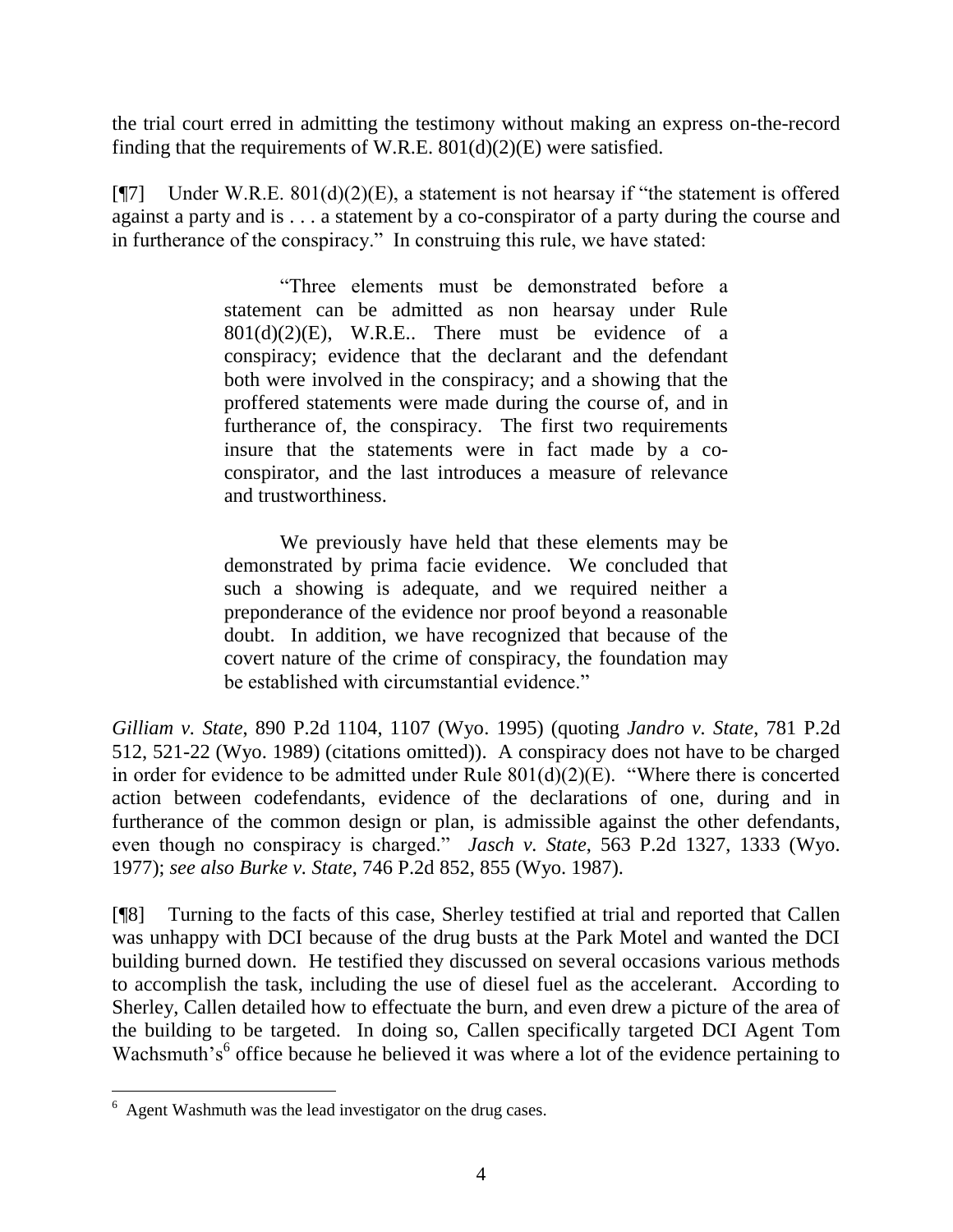his methamphetamine charge, as well as the pending charge against his son, was located. Sherley reported he eventually told Rosenberger of the plan to burn the DCI building, and Rosenberger volunteered to assist in the endeavor. Additionally, Sherley testified they subsequently met with Callen on a couple of occasions to finalize the details of the planned arson and the time line for its completion. On August 27, they put the plan into action.<sup>7</sup>

[¶9] Sherley's testimony provided sufficient evidence from which the trial court could reasonably infer that a conspiracy existed among the three men and Callen was the driving force behind the conspiracy and the arson. *See Vlahos v. State*, 2003 WY 103, ¶¶ 27-30, 75 P.3d 628, 636-37 (Wyo. 2003) (the in-court testimony of a co-conspirator is sufficient to establish the existence of a conspiracy and the defendant's involvement therein). To prove a statement was made in furtherance of a conspiracy, it need only be shown that "the statement was intended to advance the objectives of the conspiracy." *Bigelow v. State*, 768 P.2d 558, 564 (Wyo. 1989). Here, there is no doubt that the out-ofcourt statements of Rosenberger, as testified to by Sherley, DeHaan and Bybee, were made during and in furtherance of that conspiracy. Rosenberger's reports were specifically intended to remind Sherley that the timing of the arson was critical and Callen was growing concerned that, if they delayed any longer, it would be too late. Rosenberger's statements regarding Callen's instructions furthered the objective of burning the DCI building in a timely manner. We find no error in the admission of this evidence.

[¶10] Callen also argues that DeHaan's and Bybee's testimony regarding Rosenberger's statements was inadmissible because they were not members of the conspiracy. His argument is unavailing. There is no requirement under the W.R.E.  $801(d)(2)(E)$  or Wyoming case law that a witness be a member of the conspiracy before he can testify about statements made by participants in the conspiracy. *See, e.g., United States v. Molina*, 75 F.3d 600, 603 (10th Cir. 1996); *United States v. Williamson*, 53 F.3d 1500, 1519 (10<sup>th</sup> Cir. 1995).

[¶11] Bybee's testimony regarding Sherley's out-of-court statements as to Callen's motive for enlisting Sherley's assistance in burning the DCI building, on the other hand, was clearly hearsay. It was offered for no other purpose than to prove the truth of the matter asserted. However, we find that the evidence was entirely cumulative of Sherley's earlier testimony and, therefore, its admission was harmless.

[¶12] We now turn to Callen's contention that the trial court erred in admitting the coconspirator statements without making formal record findings that the statements

 $<sup>7</sup>$  Sherley testified that they originally planned to burn the building during the early morning hours of</sup> August 25, but they fell asleep and did not wake up in time. Bybee apparently had turned off Sherley's alarm clock.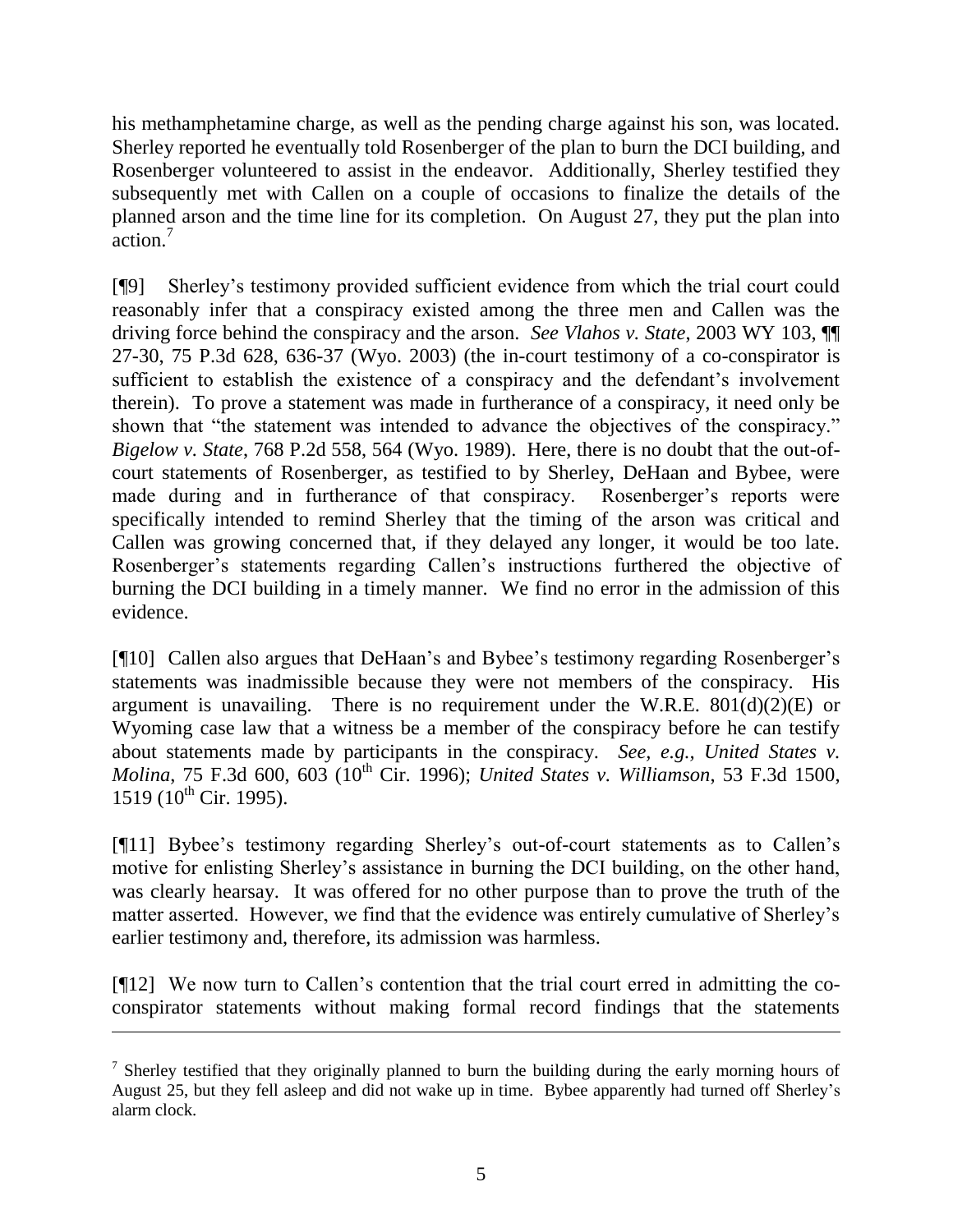satisfied the requirements of W.R.E.  $802(d)(2)(E)$ . Callen concedes that this Court has never advanced such a procedural requirement, but asks this Court to adopt the rule espoused in *United States v. Radeker*, 664 F.2d 242 (10<sup>th</sup> Cir. 1981), and later modified in United States v. Perez, 989 F.2d 1574 (10<sup>th</sup> Cir. 1993). In *Radeker*, the Tenth Circuit held that it was per se reversible error for a trial court to admit a co-conspirator statement without making express findings that the statements fall within F.R.E.  $801(d)(2)(E)$ , even if the defendant did not request such findings. *Radeker*, 664 F.2d at 243-44. Noting the potential for abuse, the Tenth Circuit abandoned the "per se reversible error" rule in *Perez* and substituted a more fair procedure, but one we consider to be cumbersome and inefficient. Pursuant to *Perez*, the appellate court is to treat the trial court's failure to make the required record findings as an abuse of discretion, presume that the challenged out-of-court statement was inadmissible, and then assess whether its admission was harmless error. *Perez*, 989 F.2d at 1581. If the appellate court finds the error harmless, it then affirms the trial court; if it does not, the case is remanded to the trial court for the limited purpose of making the requisite findings. If the trial court does so, the conviction stands, subject to further review by the appellate court if such review is sought by the defendant. If, however, the trial court determines that the F.R.E.  $801(d)(2)(E)$  factors have not been established, a new trial is ordered. *Id*.

[¶13] We recognize the benefits of a trial court setting out on the record its reasons for making a particular evidentiary ruling. However, this Court does not require a trial court to make express findings absent a specific request from one of the parties. We decline to change our procedure under these circumstances. As a matter of course, we review the record to determine whether it contains sufficient evidence from which the existence of a conspiracy and the identity of its members may be inferred. *Gilliam*, 890 P.2d at 1108; *Jandro*, 781 P.2d at 522; *Burke*, 746 P.2d at 855; *Dorador v. State*, 711 P.2d 417, 418-19 (Wyo. 1985). This procedure has served us well over the years, and we see no reason to deviate from it now.

#### *Expert testimony*

[¶14] Prior to trial, the State gave notice of its intent to introduce, pursuant to W.R.E.  $404(b)$ ,<sup>8</sup> evidence pertaining to Callen's pending charge for manufacturing methamphetamine for the purpose of demonstrating that it created a motive for burning down the DCI building. After a hearing, the trial court concluded that proof of Callen's pending criminal charge for operating a methamphetamine lab and DCI's concomitant

 $\overline{a}$ 

 $8$  W.R.E. 404(b) states:

Evidence of other crimes, wrongs, or acts is not admissible to prove the character of a person in order to show that he acted in conformity therewith. It may, however, be admissible for other purposes, such as proof of motive, opportunity, intent, preparation, plan, knowledge, identity, or absence of mistake or accident.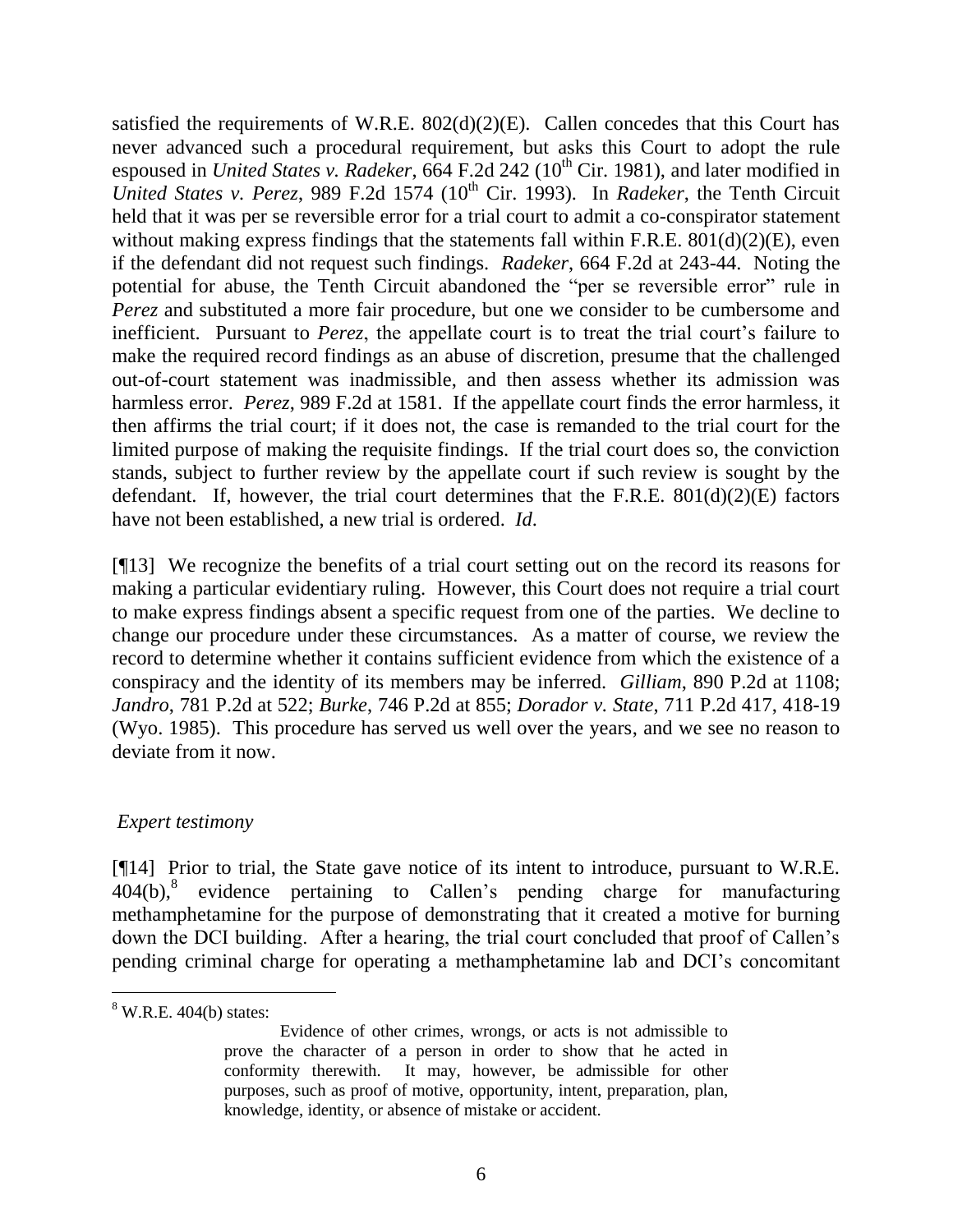seizure of evidence relative to that charge was probative of issues pertinent to Callen's arson case. More particularly, the court concluded the evidence tended to show motive, plan, intent or preparation. The court also determined the probative value of that evidence substantially outweighed the danger of unfair prejudice.

[¶15] During trial, the State called Agent Wachsmuth to show a connection between Callen's drug charge and the arson of the DCI building. Agent Wachsmuth testified that a search warrant had been executed on Callen's residence, and methamphetamine, along with labware, jars, tubing, funnels, iodine, red phosphorous, ephedrine, chemicals, and various liquids commonly used in a clandestine methamphetamine laboratory were confiscated. Agent Wachsmuth explained how the labware and chemicals are used to manufacture methamphetamine and gave a brief description, over Callen's objection, of the chemical process. Agent Wachsmuth further testified that some of the seized items relative to Callen's pending drug charge were being stored in the DCI building at the time of the arson.

[¶16] Callen contends the trial court erred in allowing Agent Wachsmuth's testimony. Callen does not challenge the agent's testimony pertaining to his pending methamphetamine charge or the items recovered during the search of his residence. Rather, his complaint concerns the agent's explanation of the procedure for manufacturing methamphetamine. Callen claims the testimony was irrelevant and served no purpose other than to "engender vindictive passions in the jury or confuse or mislead the jury." The State counters that the testimony was relevant to prove both an element of the crime of arson for which Callen was on trial and his motive for committing that crime.

[¶17] Evidence must be relevant to be admissible. W.R.E. 402. Evidence is relevant if it has a "tendency to make the existence of any fact that is of consequence to the determination of the action more probable or less probable than it would be without the evidence." W.R.E. 401. In criminal cases, "evidence is always relevant if it tends to prove or disprove one of the elements of the crime charged. *Gomez v. State*, 2003 WY 58, ¶ 6, 68 P.3d 1177, 1179 (Wyo. 2003) (quoting *Geiger v. State*, 859 P.2d 665, 667 (Wyo. 1993)). The test of relevancy is one of reasonableness and common sense, liberally applied to favor admissibility rather than the exclusion of evidence. *Whitney v. State*, 2004 WY 118, ¶ 80, 99 P.3d 457, 484 (Wyo. 2004).

[¶18] In this case, Callen was charged as an accessory to the crime of first-degree arson, which required the State to prove Callen knowingly aided or abetted another person in the commission of the arson, or that he counseled, encouraged, hired, commanded or procured another person to commit the crime of arson. § 6-1-201(a). Wyo. Stat. Ann. § 6-3-101(a) (LexisNexis 2007) provides that "[a] person is guilty of first-degree arson if he maliciously starts a fire  $\dots$  with intent to destroy or damage an occupied structure." Through the testimony of Agent Wachsmuth, the State sought to show Callen had the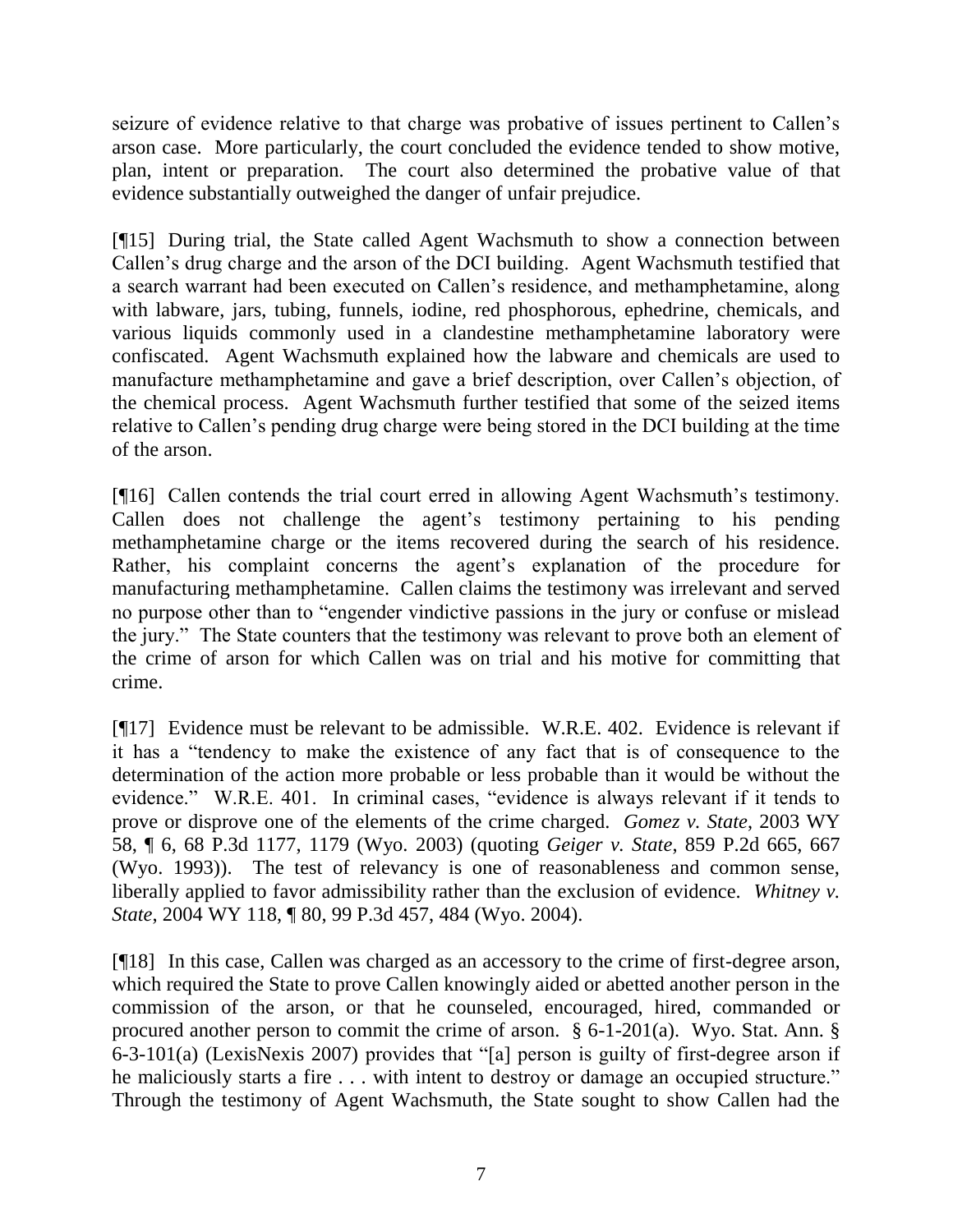motive and intent to destroy the DCI building. Agent Wachsmuth's testimony describing the chemical and physical process of manufacturing methamphetamine tended to prove that what was alleged to be lab equipment, which was seized from Callen and stored in the DCI building, was actually used in that process. In turn, it showed the equipment was valuable to the State's prosecution of Callen with respect to his drug charge, and its destruction was likely of great importance to Callen. In essence, Agent Wachsmuth's description of the process by which methamphetamine is manufactured tended to assist the jury, as the trier of fact, to better understand the value to both the State and Callen of the items seized in relation to the drug prosecution and, thus, tended to assist the jury to better understand Callen's motivation and intent to have those items and the building in which they were stored destroyed.

[¶19] In our view, the challenged testimony was probative to the issue of Callen's guilt, as it provided a foundation connecting Callen's drug charge to his motive for committing the arson. Establishing a solid foundation for that connection was necessitated in this case by the fact Callen defended on the theory that Sherley and Rosenberger burned the DCI building on their own initiative. Agent Wachsmuth's testimony directly refuted that theory of defense by demonstrating that Callen had a compelling interest in having the evidence against him destroyed by the arson. There was no error in the admission of this testimony.

## *B. Prosecutorial misconduct*

[¶20] Callen's final contention of error alleges instances of prosecutorial misconduct. Callen concedes he did not object to these incidents at trial and, consequently, our avenue of review is under the plain error doctrine, which demands: (1) that the record clearly reflect the incidents alleged as error; (2) Callen demonstrate the existence of a clear and unequivocal rule of law which was violated in clear and obvious, not merely arguable, way; and (3) Callen prove the error adversely affected a substantial right which materially prejudiced him. *Evenson v. State*, 2008 WY 24, ¶ 7, 177 P.3d 819, 823 (Wyo. 2008); *Lessard v. State*, 2007 WY 89, ¶ 14, 158 P.3d 698, 702 (Wyo. 2007); *Talley v. State*, 2007 WY 37, ¶ 9, 153 P.3d 256, 260 (Wyo. 2007). To satisfy the prejudice prong, Callen must show there is a reasonable possibility the verdict would have been more favorable to him absent the alleged misconduct. *Talley*, ¶ 9, 153 P.3d at 260; *Skinner*, ¶ 25, 33 P.3d at 767; *Earll v. State*, 2001 WY 66, ¶ 9, 29 P.3d 787, 789 (Wyo. 2001).

[¶21] Callen first complains that the prosecutor committed misconduct while crossexamining Josh Rosenberger by asking him whether other witnesses were lying. The State concedes, and we agree, that the prosecutor's questioning of Rosenberger was improper and constituted misconduct. *Beaugureau v. State*, 2002 WY 160, ¶¶ 17-18, 56 P.3d 626, 636 (Wyo. 2002) (asking a witness whether another witnesses is lying is improper and amounts to misconduct). *See also Talley*, ¶¶ 10-12, 153 P.3d at 260-61;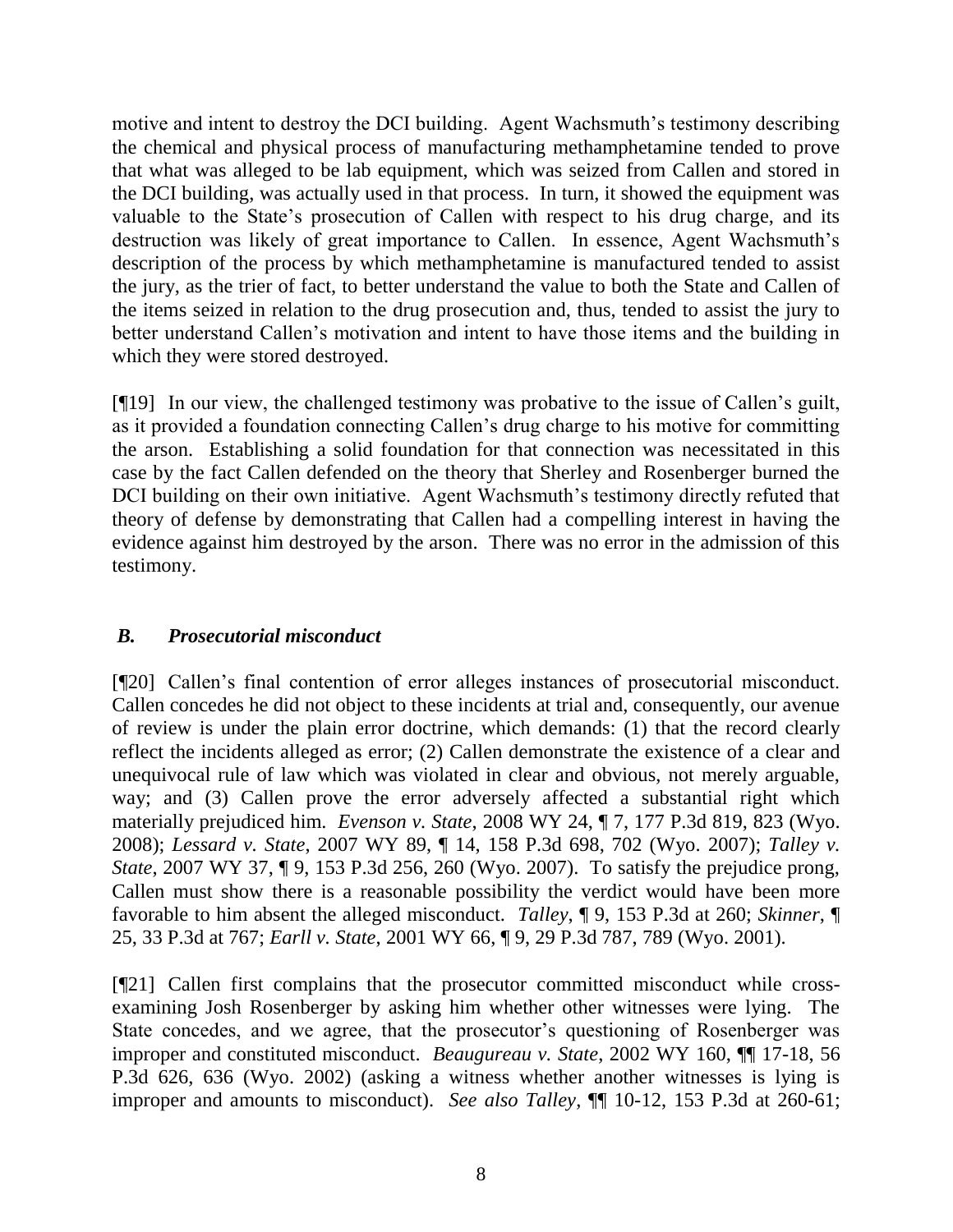*Jensen v. State*, 2005 WY 85, ¶ 20, 116 P.3d 1088, 1095-96 (Wyo. 2005). The remaining question is whether Callen has demonstrated material prejudice, requiring reversal of his conviction.

[¶22] On this element, Callen offers only a simple statement that the prosecutor's actions denied him a fair trial. Callen makes no effort to explain, within the context of the record, how the prosecutor's improper questioning of Rosenberger adversely affected the fairness of his trial or the jury's verdict. Needless to say, Callen's mere assertion of prejudice without a factual presentation from the record is utterly insufficient to satisfy his burden under the plain error standard. *Doherty v. State*, 2006 WY 39, ¶ 23, 131 P.3d 963, 971 (Wyo. 2006); *Bhutto v. State*, 2005 WY 78, ¶ 44, 114 P.3d 1252, 1268 (Wyo. 2005). We therefore summarily reject Callen's complaint.<sup>9</sup>

[¶23] Callen also accuses the prosecutor of misconduct for making the following comments during closing argument:

> Now the judge has instructed you about the concept of reasonable doubt. I want to first discuss that concept. The consent [sic] of reasonable doubt does not mean that you can't have any doubt in your mind, it doesn't mean that you have to manufacture a doubt in your mind, if you feel that - if you feel that it's a difficult thing to convict someone of the crime. It doesn't mean that you have to plug in the evidence that you hear into a mathematical equation and you are going to get reasonable doubt or not reasonable doubt. Reasonable doubt is up to you. It's your -- it's your decision whether or not the evidence that's been presented by the State goes up and above and beyond – beyond that reasonable doubt standard.

Callen contends the prosecutor's comments violated the rule against instructing the jury on the meaning of reasonable doubt, as set forth in *Collins v. State*, 854 P.2d 688, 699 (Wyo. 1993); *Cosco v. State*, 521 P.2d 1345, 1346 (Wyo. 1974); *Bentley v. State*, 502 P.2d 203, 207 (Wyo. 1972) (holding that it is reversible error to instruct the jury on the meaning of reasonable doubt, reasoning that the term is self explanatory and attempts to define it tend to confuse the jury rather than clarify its meaning). We disagree.

  $9$  We are extremely weary of consistently being presented with a lack of argument in support of a claim of prejudice. *See, e.g., Proffit v. State*, 2008 WY 103, ¶ 36, \_\_\_ P.3d \_\_\_ (Wyo. 2008); *Pendleton v. State*, 2008 WY 36, ¶ 17, 180 P.3d 212, 218 (Wyo. 2008); *Rion v. State*, 2007 WY 197, ¶ 3, 172 P.3d 734, 736 (Wyo. 2007); *Gabbert v. State*, 2006 WY 108, ¶ 22, 141 P.3d 690, 697 (Wyo. 2006); *Doherty*, ¶ 23, 131 P.3d at 971.